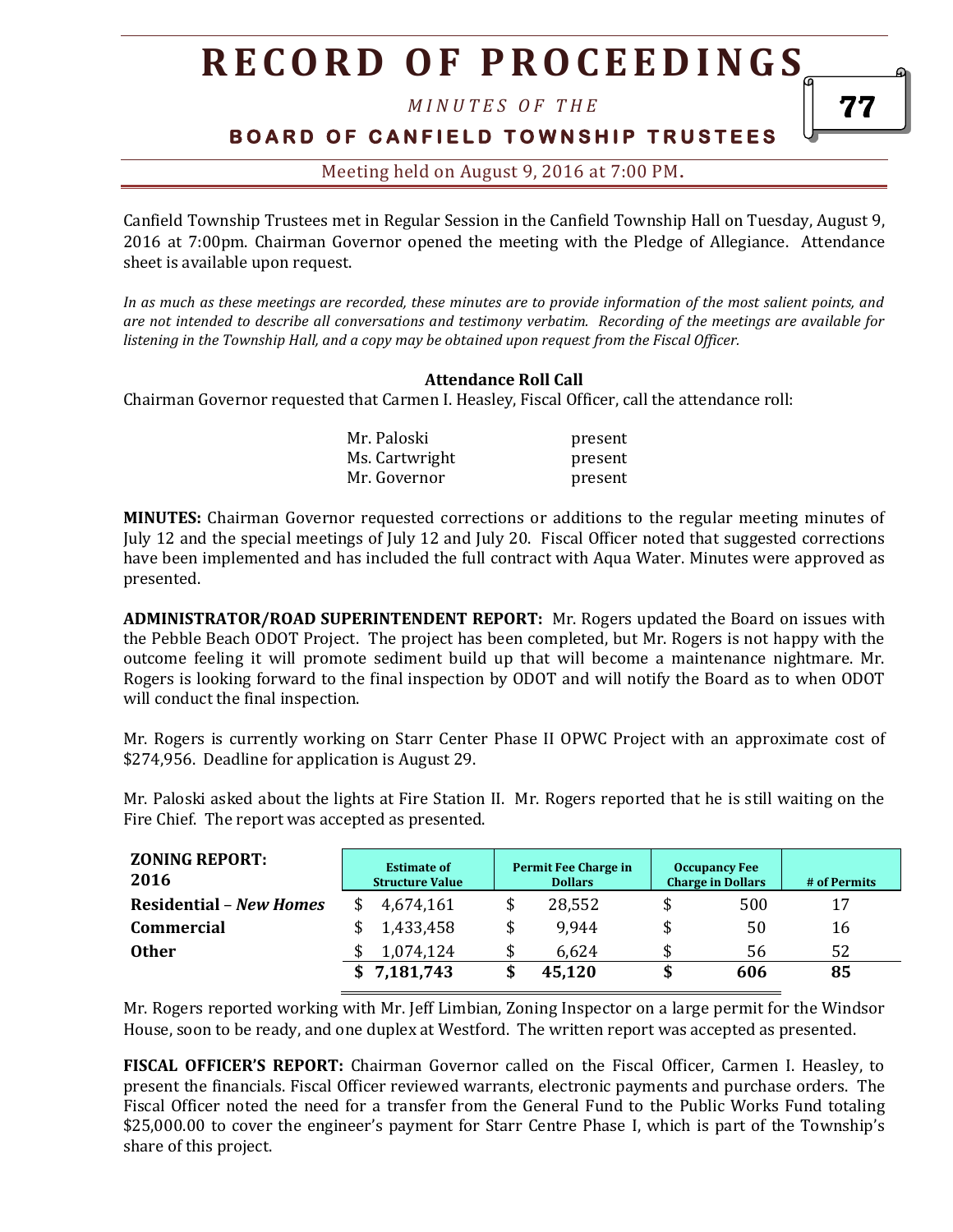*M I N U T E S O F T H E* 

### **BOARD OF CANFIELD TOWNSHIP TRUSTEES**

Meeting held on August 9, 2016 at 7:00 PM**.**

The Fiscal Officer reviewed two maturing certificates of deposit (CDs) for a total of \$275,000 plus interest. She sent notice to local banking institutions for information on their best CD rate and provided the Board a spreadsheet of these rates. Since most of the banking institutions quoted only until August 15, the Fiscal Officer suggested pulling funds from the money market account to invest in new CDs and return funds to that account when the current CDs mature. The Board discussed possibly sending \$200,000 to Cortland Bank (the newest bank that moved into the Township about a year ago) and the balance of investments at maturity to Home Savings and Loan. Although Home Savings and Loan had the best rates, the Board was more comfortable dividing the funds between two banks and considering laddering the terms. With rates so low, it was also discussed that the Township cannot lose principle, but can lose interest. If and when the market rates improve, the Township may be willing to lose interest in order to improve its portfolio. The Fiscal Officer will look into the breakeven point of a CD should the market turn around and we can earn more by calling them in.

The Fiscal Officer reported that two street lighting districts - Abbey Road Phase 2 and Summerwind Phase 6 - should be ready for the next meeting. Fiscal officer reported delay by Ohio Edison getting back with cost of equipment, installation and yearly maintenance for the districts. The report was accepted as presented.

### **OLD BUSINESS RESOLUTION 2016-08-09-106 Amending Resolution #2016-07-12-88 New Tires for 2006 International**

Mr. Governor moved to amend Resolution 2016-07-12-88 to read as follows: move to approve the purchase of six new tires for the 2006 International Dump Truck (TK 206) at a cost not to exceed \$2,601.56 to be paid as follows: \$180.00 to True Tread Tire for the mounting of the tire and \$2,421.00 to Kaufman Tire –low contract bidder thru the State of Ohio state purchasing program. The payment shall be paid from the Road Fund line #2141-330-323-0000 (Repair and Maintenance). The Motion was seconded by Ms. Cartwright. Roll Call: Mr. Paloski, yes; Ms. Cartwright, yes; Mr. Governor, yes. Motion carried 3 to 0.

### **NEW BUSINESS RESOLUTION 2016-08-09-107 OPWC 2016 Starr Centre / Storm Sewer Improvement Project Phase II**

Ms. Cartwright moved to approve A RESOLUTION AUTHORIZING the Chairman of the Board of Trustees TO PREPARE AND SUBMIT AN APPLICATION TO PARTICIPATE IN THE OHIO PUBLIC WORKS COMMISSION STATE CAPITAL IMPROVEMENT AND / OR LOCAL TRANSPORTATION IMPROVEMENT PROGRAM(S) AND TO EXECUTE CONTRACTS AS REQUIRED. Whereas, the State Capital Improvement Program and the Local Transportation Improvement Program both provide financial assistance to political subdivisions for capital improvements to public infrastructure, and Whereas, Canfield Township is planning to make capital improvements for the Starr Centre / Storm Sewer Improvement Project Phase II, and Whereas, the infrastructure improvement herein above described is considered to be a priority need for the community and is a qualified project under the OPWC programs, NOW THEREFORE, BE IT RESOLVED by Canfield Township: 1: The Chairman Board of Trustees is hereby authorized to apply to the OPWC for funds as described above. Section 2: The Chairman Board of Trustees is authorized to enter into any agreements as may be necessary and appropriate for obtaining this financial assistance. The Motion was seconded by Mr. Governor.

78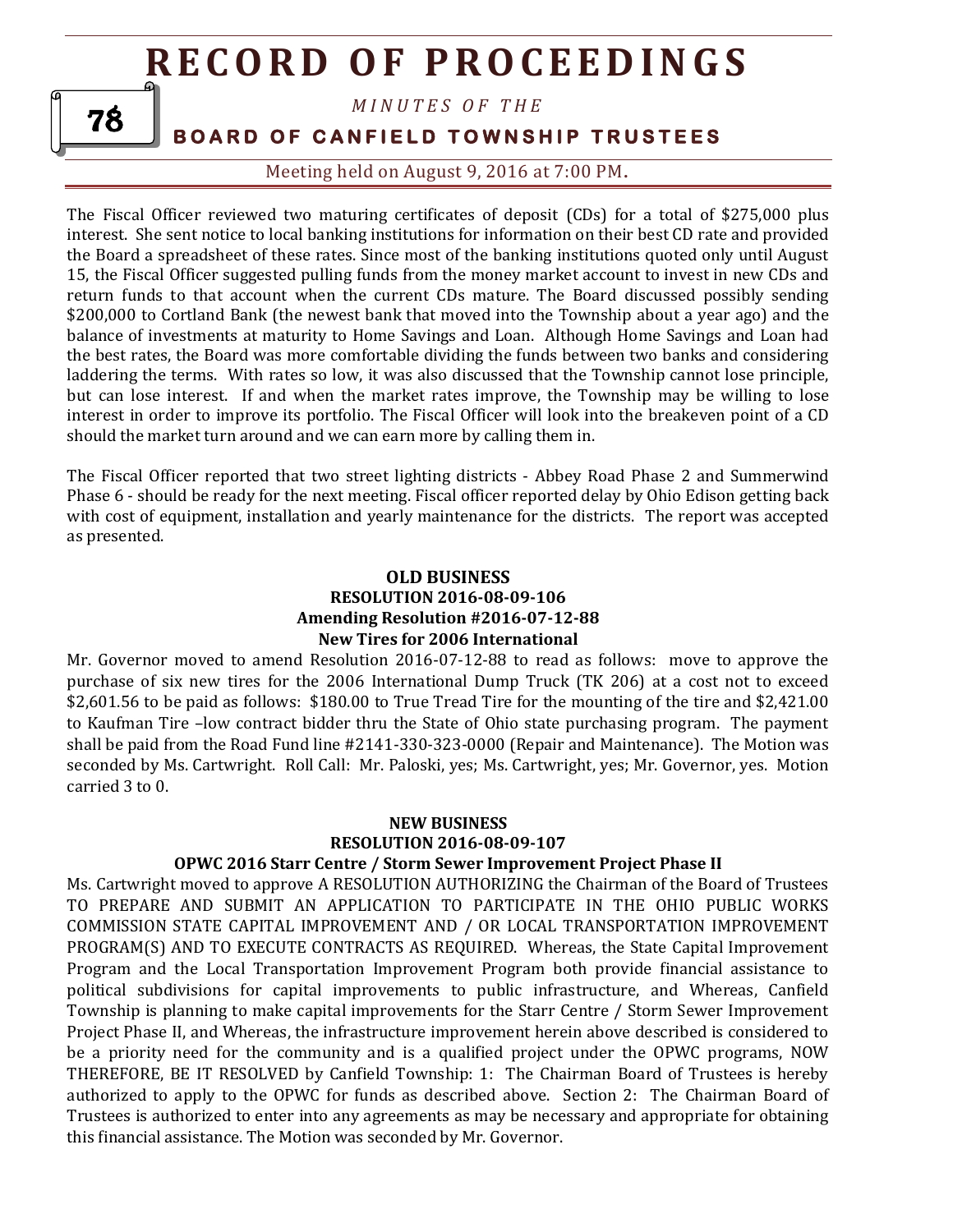*M I N U T E S O F T H E* 

**BOARD OF CANFIELD TOWNSHIP TRUSTEES** 

79

Meeting held on August 9, 2016 at 7:00 PM**.**

Discussion: Mr. Governor and Ms. Cartwright explained the OPWC process to the residents present. Roll Call: Mr. Paloski, yes; Ms. Cartwright, yes; Mr. Governor, yes. Motion carried 3 to 0.

### **RESOLUTION 2016-08-09-108 2016 Catch Basin Replacement Program**

Mr. Paloski moved to approve the advertisement in the *Youngstown Vindicator's* Legal Notices and begin the bidding process for the 2016 Catch Basin Replacement Program. This ad will run in the *Youngstown Vindicator* for two consecutive weeks beginning Friday, August 12th, Wednesday, August 17th, Friday, August 19th, and ending Wednesday August 24th. The Bid packets will be available at the Canfield Township Hall starting August 15th through August 26th with a bid opening on Monday, August  $29<sup>th</sup>$  at 10:35 a.m. The Motion was seconded by Mr. Governor. Discussion: Mr. Governor explained that many of our catch basins have been failing or in need of major repair. This is the first year that this Board has decided to start the process to replace them a little at a time. Roll Call: Mr. Paloski, yes; Ms. Cartwright, yes; Mr. Governor, yes. Motion carried 3 to 0.

#### **RESOLUTION 2016-08-09-109**

#### **Post and Advertise Public Works Department Part-Time Position**

Mr. Governor moved to post internally as per the Union Contract and to advertise in the *Youngstown Vindicator*, it's on line version and the Township website for the position of part-time Public Works Department (PWD) position. The ad will run in the *Youngstown Vindicator* for three consecutive Sundays beginning on August 14th, be posted and appear on the Township website within 24 hours. The Motion was seconded by Mr. Paloski. Discussion: The Fiscal Officer asked if this meets union contractual requirements. Ms. Cartwright stated yes. {The union will waive article 13 section 2 (21 day posting period) in this instance only, because there is not a current employee who would be interested in that position.} Roll Call: Mr. Paloski, yes; Ms. Cartwright, yes; Mr. Governor, yes. Motion carried 3 to 0.

#### **RESOLUTION 2016-08-09-110 Handicap Railing at Township Park**

Ms. Cartwright moved to approve Customized Vinyl Sales as the best low qualified bidder to install 53' of Handicap Railing along the sidewalk that leads to the Pavilion at a cost not to exceed \$1,900.00. Payment for this project will be paid from the General Fund line # 1000-610-730-0000 (Improvement of Site) that is being used to account for Township Park Improvements. The Motion was seconded by Mr. Governor. Roll Call: Mr. Paloski, yes; Ms. Cartwright, yes; Mr. Governor, yes. Motion carried 3 to 0.

#### **RESOLUTION 2016-08-09-111 Township Park Entrance Fencing**

Mr. Paloski moved to approve Gabriel's Fence as the best qualified bidder to install 24' of fencing on each side of the three driveways at the Township Park at a cost not to exceed \$1,700.00. Payment for this project will be paid from the General Fund line # 1000-610-730-0000 (Improvement of Site) that is being used to account for Township Park Improvements. The Motion was seconded by Mr. Governor. Discussion: Mr. Governor asked about the location of the fence. Mr. Rogers explained that it's for dressing up the entrance of the park. Roll Call: Mr. Paloski, yes; Ms. Cartwright, yes; Mr. Governor, yes. Motion carried 3 to 0.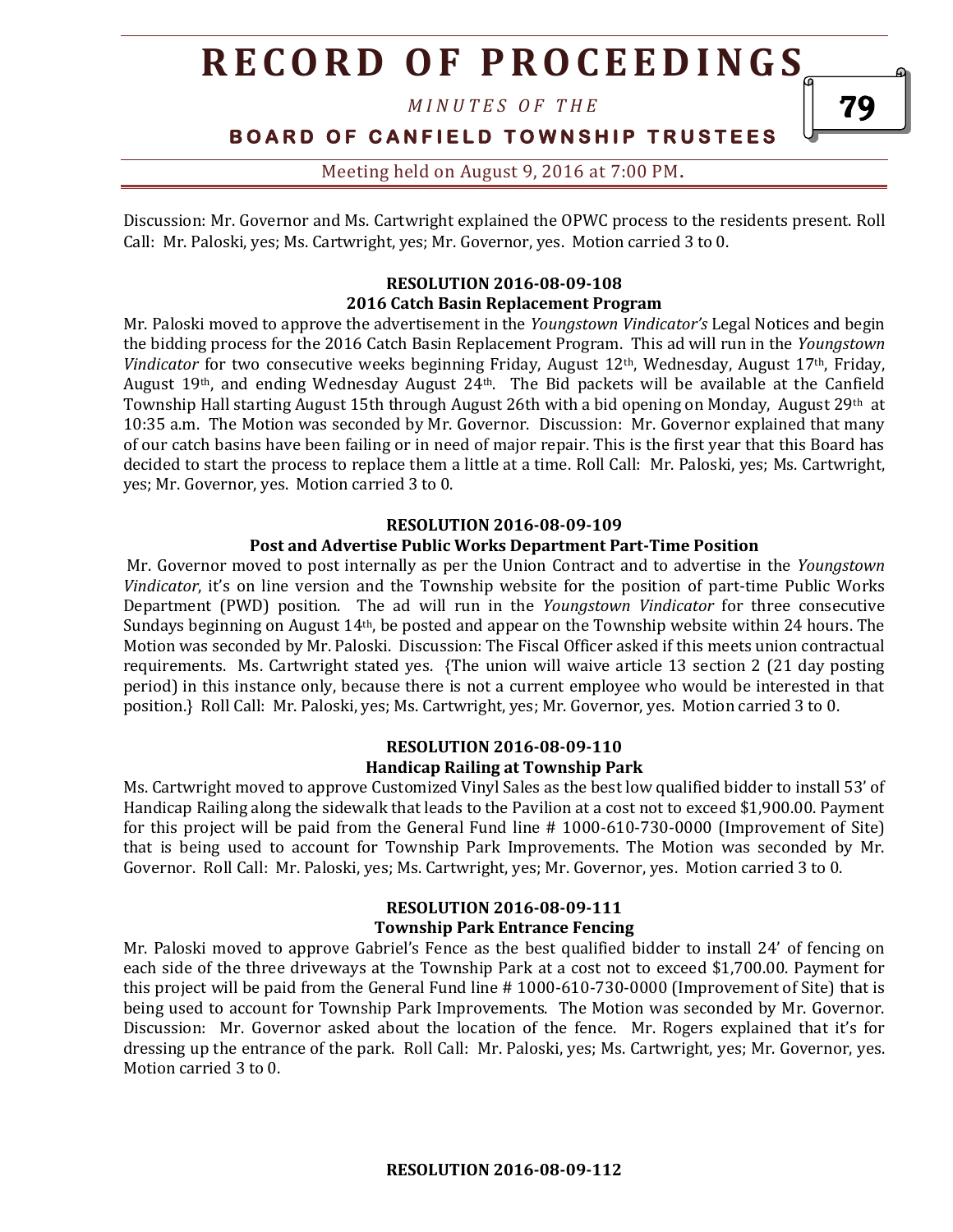*M I N U T E S O F T H E* 

### **BOARD OF CANFIELD TOWNSHIP TRUSTEES**

Meeting held on August 9, 2016 at 7:00 PM**.**

### **Warrants & Electronic Payments**

Mr. Governor moved to approve Warrants #11207 thru #11254, electronic payments 240-2016 thru 283-2016 as general & payroll obligations of the Township in the amount of \$86,352.66. The Motion was seconded by Ms. Cartwright. Roll Call: Mr. Paloski, yes; Ms. Cartwright, yes; Mr. Governor, yes. Motion carried 3 to 0.

### **RESOLUTION 2016-08-09-113 Purchase Order**

Ms. Cartwright moved to approve Purchase Order PO 28-2016, PO 30 - PO 32-2016 to encumber funds of the Township for a total of \$218,600. PO 29-2016 was voided. The Motion was seconded by Mr. Governor. Roll Call: Mr. Paloski, yes; Ms. Cartwright, yes; Mr. Governor, yes. Motion carried 3 to 0.

### **RESOLUTION 2016-08-09-114 Transfer of Funds**

Mr. Paloski moved to approve the transfer of funds from the General Fund appropriation line #1000- 910-910-0000 to the Public Works Issue I Fund revenue line #4401-931-0000 a total of \$25,000.00 payable to GreenLEEF Development Services LLC. The Motion was seconded by Mr. Governor. Discussion: Mr. Paloski noted that this is being done to place funds in place to make payment to the engineer of record, GreenLEEF, on the Starr Centre Phase I OPWC Project. Roll Call: Mr. Paloski, yes; Ms. Cartwright, yes; Mr. Governor, yes. Motion carried 3 to 0.

### **RESOLUTION 2016-08-09-115 Union Agreement 2016-2019**

Mr. Governor moved to approve the agreement as presented between Canfield Township and the International Brotherhood of Teamsters Local 377- Effective May 1, 2016 through April 30, 2019. The Motion was seconded by Ms. Cartwright. Discussion: Mr. Governor explained to the residents present what this contract was for noting that it's a fair contract for both parties. Five copies of the contract were signed during the meeting. Robin will be filing the contract with SERB and providing a copy of the filing for our office files. Roll Call: Mr. Paloski, yes; Ms. Cartwright, yes; Mr. Governor, yes. Motion carried 3 to 0.

**Trustees Comments:** Ms. Cartwright reviewed the list she provided for the upcoming Township Association Picnic Meeting and the SRO Agreement for School Year 2016-2017. Mr. Paloski agreed to negotiate the SRO contract between the City of Canfield and the Canfield Township.

### **Next Meeting Dates:**

80

A Special meeting will be held on August 17 at 3pm to award the Starr Centre OPWC Phase I Project and will also deal with any other business that comes before the Board.

A Special meeting will be held on September 13 at 8:30am to meet with employees of the Public Works Department to address questions and issues they want to discuss.

The next regular meeting will be held on September 20 at 7pm.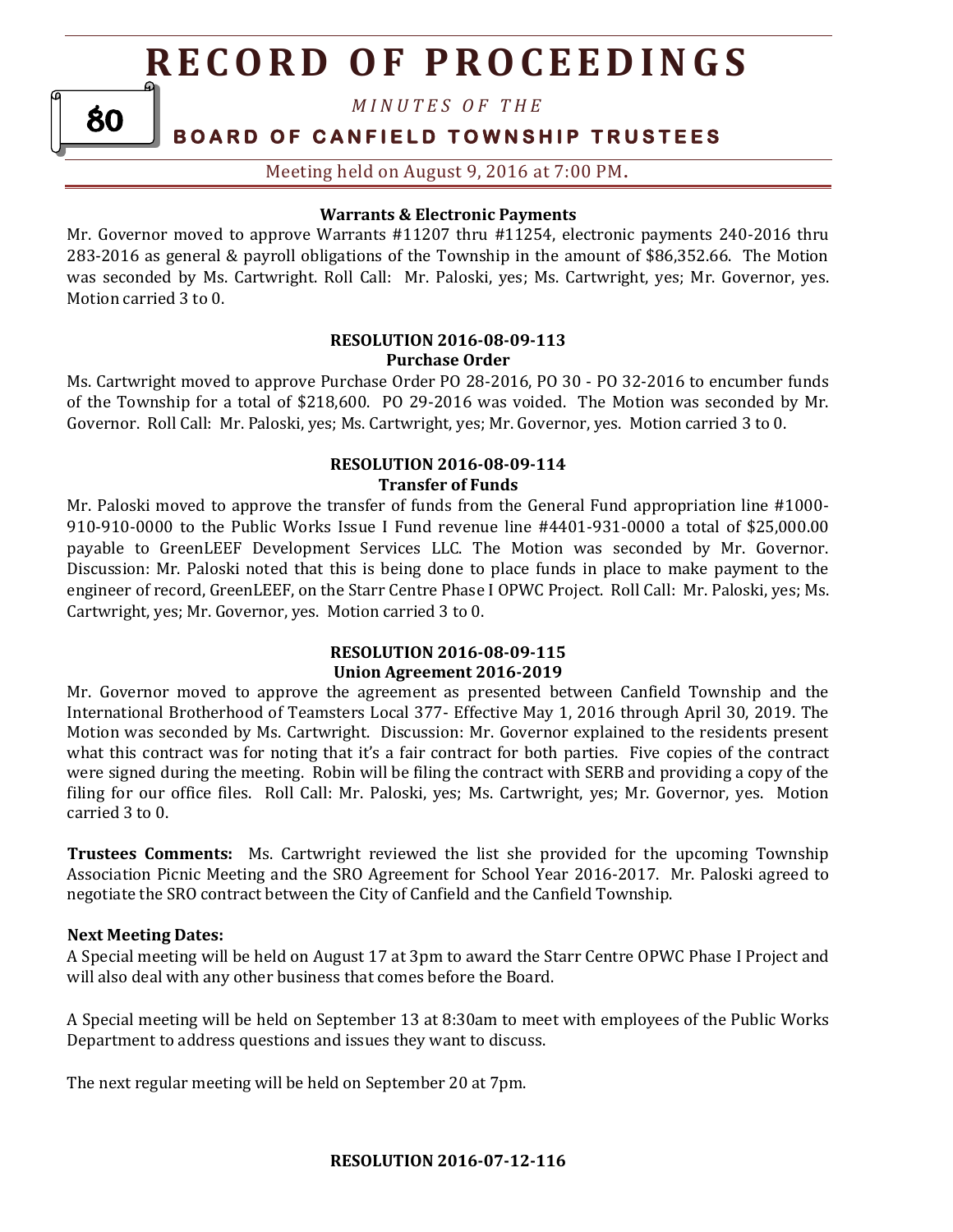*M I N U T E S O F T H E* 

**BOARD OF CANFIELD TOWNSHIP TRUSTEES** 

Meeting held on August 9, 2016 at 7:00 PM**.**

### **Executive Session**

Mr. Governor moved to adjourn into executive session in accordance with ORC 121.22 at 7:53pm to discuss pending litigation. The Motion was seconded by Ms. Cartwright. Roll Call: Mr. Paloski, yes; Ms. Cartwright; yes; Mr. Governor, yes. Motion carried 3 to 0.

The Board returned to open session at 8:02pm.

### **ADJOURNMENT**

With no further business before the Board, the Chairman Governor adjourned the meeting at 8:04pm.

\_\_\_\_\_\_\_\_\_\_\_\_\_\_\_\_\_\_\_\_\_\_\_\_\_\_\_\_\_\_\_\_\_\_\_\_\_\_\_\_\_\_ \_\_\_\_\_\_\_\_\_\_\_\_\_\_\_\_\_\_\_\_\_\_\_\_\_\_\_\_\_\_\_\_\_\_\_\_\_\_\_\_\_\_\_\_\_\_\_\_\_

Mr. Brian W. Governor, Chairman Ms. Marie Izzo Cartwright, Vice-Chairman

\_\_\_\_\_\_\_\_\_\_\_\_\_\_\_\_\_\_\_\_\_\_\_\_\_\_\_\_\_\_\_\_\_\_\_\_\_\_\_\_\_\_ \_\_\_\_\_\_\_\_\_\_\_\_\_\_\_\_\_\_\_\_\_\_\_\_\_\_\_\_\_\_\_\_\_\_\_\_\_\_\_\_\_\_\_\_\_\_\_\_\_ Mr. Joseph N. Paloski, Trustee Ms. Carmen I. Heasley, Fiscal Officer

81